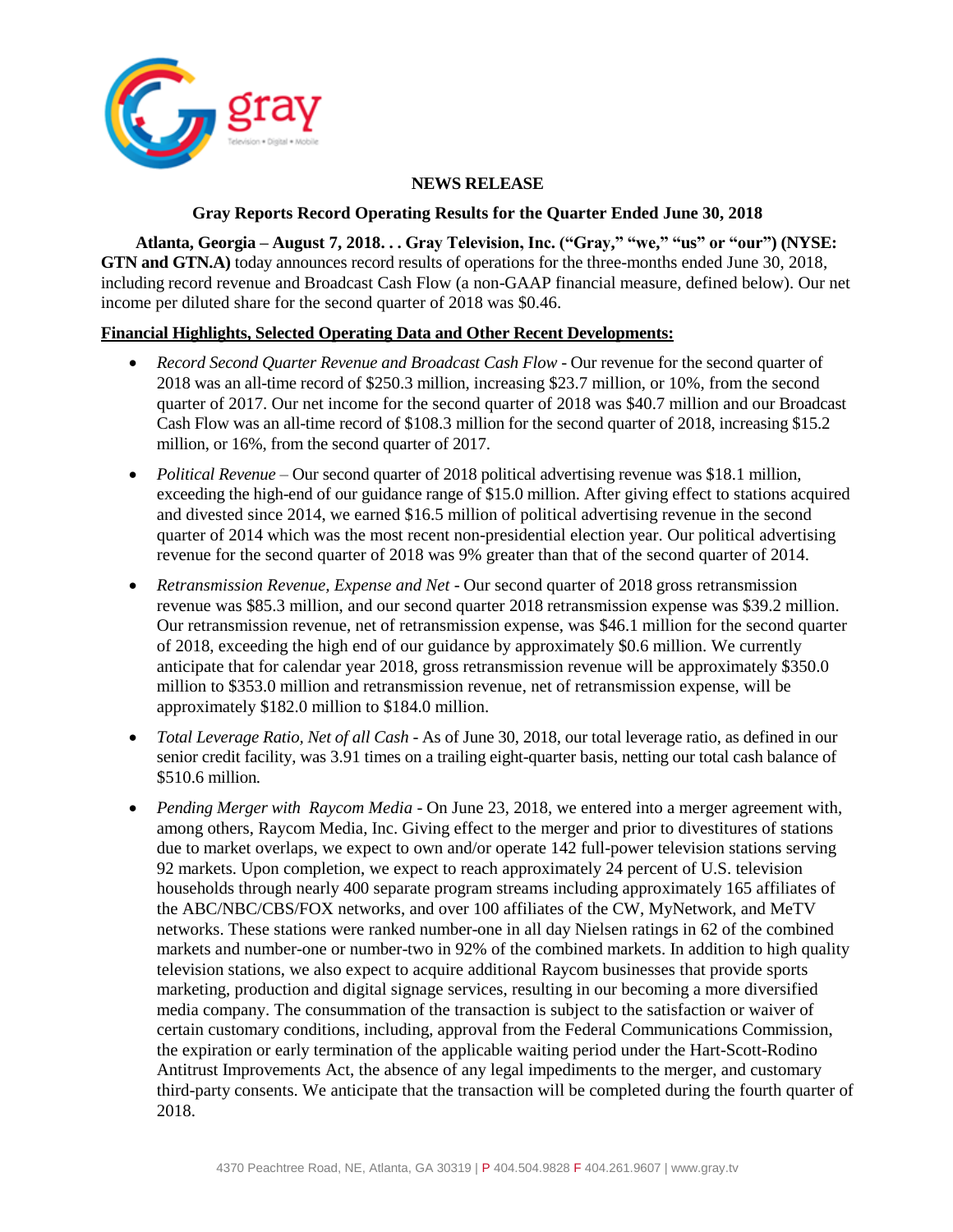## **Selected Operating Data (unaudited):**

| <b>Selected Operating Data (unaudited):</b> |    |         |              |         |                             |     |         |                     |
|---------------------------------------------|----|---------|--------------|---------|-----------------------------|-----|---------|---------------------|
|                                             |    |         |              |         | Three Months Ended June 30, |     |         |                     |
|                                             |    |         |              |         | % Change<br>2018 to         |     |         | % Change<br>2018 to |
|                                             |    | 2018    |              | 2017    | 2017                        |     | 2016    | 2016                |
|                                             |    |         |              |         | (dollars in thousands)      |     |         |                     |
| Revenue (less agency commissions):          |    |         |              |         |                             |     |         |                     |
| Total                                       | \$ | 250,344 | \$           | 226,681 | 10 %                        | \$. | 196,633 | 27 %                |
| Political                                   | \$ | 18,070  | \$           | 3,708   | 387 %                       | \$  | 9,649   | 87 %                |
| Operating expenses $(1)(3)$ :               |    |         |              |         |                             |     |         |                     |
| <b>Broadcast</b>                            | \$ | 141,919 | $\mathbb{S}$ | 133,683 | 6 %                         | \$  | 117,299 | 21 %                |
| Corporate and administrative                | \$ | 10,833  | \$           | 8,432   | 28 %                        | \$  | 8,520   | 27 %                |
| Net income                                  | \$ | 40,705  | \$           | 70,561  | (42)%                       | \$  | 17,662  | 130 %               |
| Non-GAAP cash flow $(2)$ :                  |    |         |              |         |                             |     |         |                     |
| Broadcast Cash Flow(3)                      | \$ | 108,270 | \$           | 93,077  | 16 %                        | \$  | 79,307  | 37 %                |
| <b>Broadcast Cash Flow Less</b>             |    |         |              |         |                             |     |         |                     |
| Cash Corporate Expenses(3)                  | \$ | 98,672  | $\mathbb{S}$ | 85,746  | 15 %                        | \$. | 71,753  | 38 %                |
| Free Cash Flow                              | \$ | 58,524  | \$           | 55,883  | 5 %                         | \$  | 25,928  | 126 %               |

| Cash Corporate Expenses(3)         | \$<br>98,672  | S  | 85,746  | 15 %                      | S   | 71,753  | 38 %     |
|------------------------------------|---------------|----|---------|---------------------------|-----|---------|----------|
| Free Cash Flow                     | \$<br>58,524  | \$ | 55,883  | 5 %                       | \$  | 25,928  | 126 %    |
|                                    |               |    |         | Six Months Ended June 30, |     |         |          |
|                                    |               |    |         | % Change                  |     |         | % Change |
|                                    |               |    |         | 2018 to                   |     |         | 2018 to  |
|                                    | 2018          |    | 2017    | 2017                      |     | 2016    | 2016     |
|                                    |               |    |         | (dollars in thousands)    |     |         |          |
| Revenue (less agency commissions): |               |    |         |                           |     |         |          |
| Total                              | \$<br>476,602 | \$ | 430,142 | $11\%$                    | S   | 370,356 | 29 %     |
| Political                          | \$<br>23,845  | \$ | 5,029   | 374 %                     | \$. | 19,304  | 24 %     |
| Operating expenses $(1)(3)$ :      |               |    |         |                           |     |         |          |
| <b>Broadcast</b>                   | \$<br>291,573 | \$ | 267,239 | 9%                        | \$  | 225,835 | 29 %     |
| Corporate and administrative       | \$<br>19,093  | \$ | 16,142  | 18 %                      | S.  | 24,190  | (21)%    |
| Net income                         | \$<br>60,650  | \$ | 81,066  | (25)%                     | \$  | 26,652  | 128 %    |
| Non-GAAP cash flow $(2)$ :         |               |    |         |                           |     |         |          |
| Broadcast Cash Flow(3)             | \$<br>185,954 | \$ | 163,456 | 14 %                      | \$  | 145,244 | 28 %     |
| <b>Broadcast Cash Flow Less</b>    |               |    |         |                           |     |         |          |
| Cash Corporate Expenses(3)         | \$<br>169,045 | S  | 149,390 | 13 %                      | \$. | 122,980 | 37 %     |
| Free Cash Flow                     | \$<br>91,857  | \$ | 92,477  | (1)%                      | \$  | 50,144  | 83 %     |
|                                    |               |    |         |                           |     |         |          |

(1) Excludes depreciation, amortization and (gain) loss on disposal of assets.

(2) See definition of non-GAAP terms and a reconciliation of the non-GAAP amounts to net income included elsewhere herein.

(3) Amounts in 2017 and 2016 have been reclassified to give effect to the implementation of Accounting Standards Update 2017-07, *Compensation – Retirement Benefits* (Topic 715) – *Improving the Presentation of Net Periodic Pension Cost and Net Postretirement Benefit Cost* ("ASU 2017-07").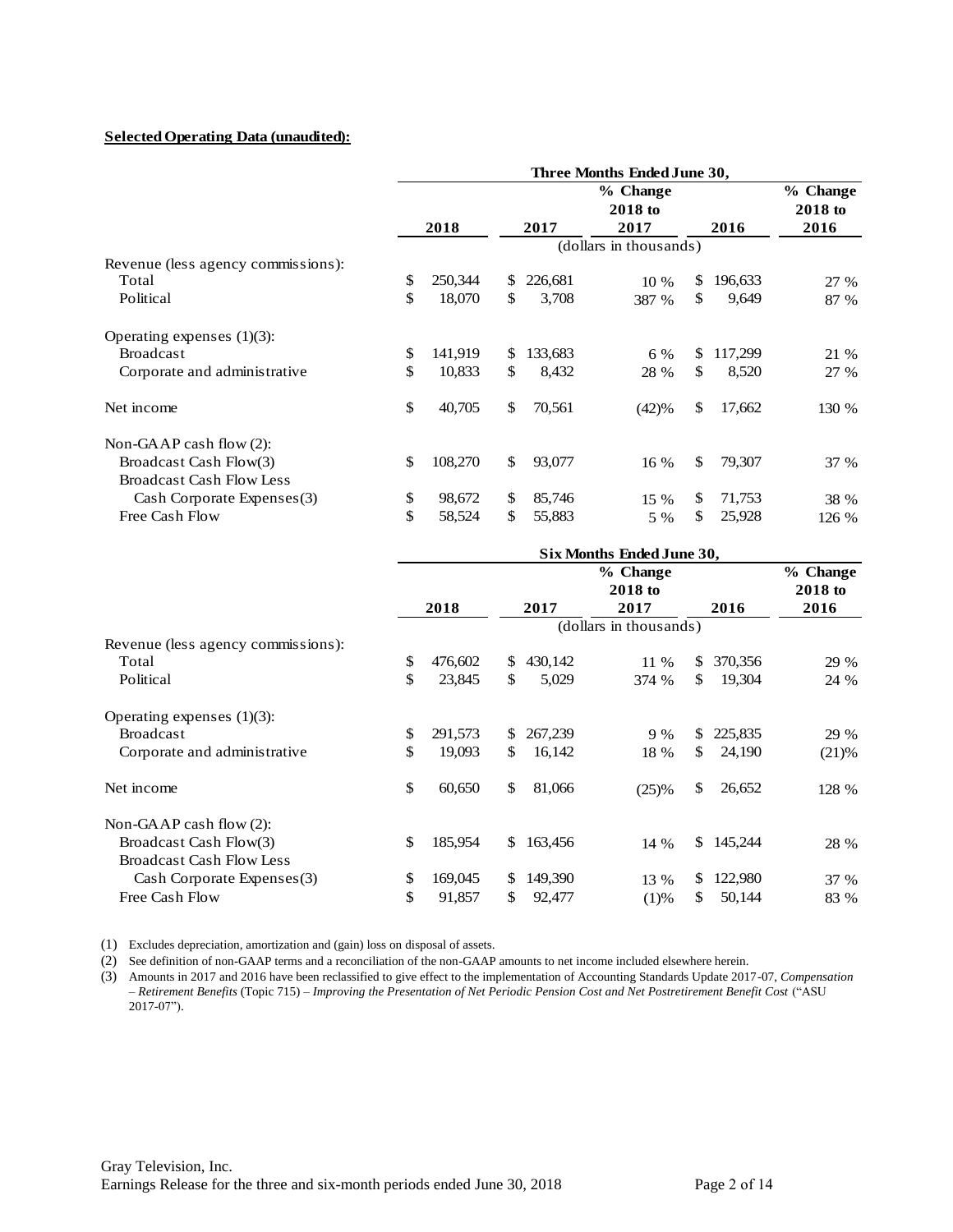## **Results of Operations for the Second Quarter of 2018**

### *Revenue (less agency commissions).*

The table below presents our revenue (less agency commissions) by type for the second quarter of 2018 and 2017 (dollars in thousands):

|                                           | Three Months Ended June 30, |         |          |     |         |                |     |                 |                 |  |
|-------------------------------------------|-----------------------------|---------|----------|-----|---------|----------------|-----|-----------------|-----------------|--|
|                                           |                             | 2018    |          |     | 2017    |                |     | <b>Amount</b>   | Percent         |  |
|                                           |                             |         | Percent  |     |         | <b>Percent</b> |     | <b>Increase</b> | <b>Increase</b> |  |
|                                           |                             | Amount  | of Total |     | Amount  | of Total       |     | (Decrease)      | (Decrease)      |  |
| <b>Revenue (less agency commissions):</b> |                             |         |          |     |         |                |     |                 |                 |  |
| Local (including internet/digital/mobile) | \$                          | 112.921 | 45.1%    | -\$ | 117.917 | 52.0%          | -\$ | (4,996)         | (4)%            |  |
| National                                  |                             | 29,873  | 11.9%    |     | 30,981  | 13.7%          |     | (1,108)         | (4)%            |  |
| Political                                 |                             | 18,070  | 7.2%     |     | 3.708   | 1.6%           |     | 14,362          | 387 %           |  |
| Retransmission consent                    |                             | 85,307  | 34.1%    |     | 69.371  | 30.6%          |     | 15.936          | 23 %            |  |
| Other                                     |                             | 4,173   | 1.7%     |     | 4,704   | 2.1%           |     | (531)           | (11)%           |  |
| Total                                     |                             | 250,344 | 100.0%   | \$  | 226,681 | 100.0%         | \$  | 23,663          | 10 %            |  |

Total revenue increased \$23.7 million, or 10%, to \$250.3 million for the second quarter of 2018 compared to the second quarter of 2017. Total revenue increased primarily as a result of increased retransmission consent revenue, due primarily to increased retransmission consent rates, and increased political advertising revenue due to 2018 being the "on-year" of the two-year election cycle.

## *Broadcast Operating Expenses***.**

Broadcast operating expenses (before depreciation, amortization and gain or loss on disposal of assets) increased \$8.2 million, or 6%, to \$141.9 million for the second quarter of 2018. The increase reflects, in part, the following:

- Non-compensation expense increases of \$6.5 million, or  $10\%$ , in the 2018 period primarily as the result of increased retransmission expense of \$5.4 million, or 16%, to \$39.2 million in the second quarter of 2018 and increases in professional fees.
- Compensation expense increases of \$1.7 million in 2018, primarily due to routine increases in compensation and severance costs. Including the effect of a \$0.5 million adjustment related to forfeitures of equity incentive awards, we did not incur any non-cash stock-based compensation expenses in the second quarter of 2018. In the second quarter of 2017, our non-cash stock-based compensation expenses were \$0.4 million.

## *Corporate and Administrative Operating Expenses.*

Corporate and administrative expenses (before depreciation, amortization and gain or loss on disposal of assets) increased \$2.4 million, or 28%, to \$10.8 million in the second quarter of 2018. The increase reflects, in part, the following:

- Non-compensation expense increases of \$2.1 million, primarily due to an increase of \$1.9 million of professional fees related to acquisition activities. Professional fees related to acquisition activities were \$3.7 million in the second quarter of 2018.
- Compensation expense increases of \$0.3 million, primarily due to increases in incentive compensation costs. Non-cash stock-based amortization expenses were \$1.2 million and \$1.1 million in the second quarters of 2018 and 2017, respectively.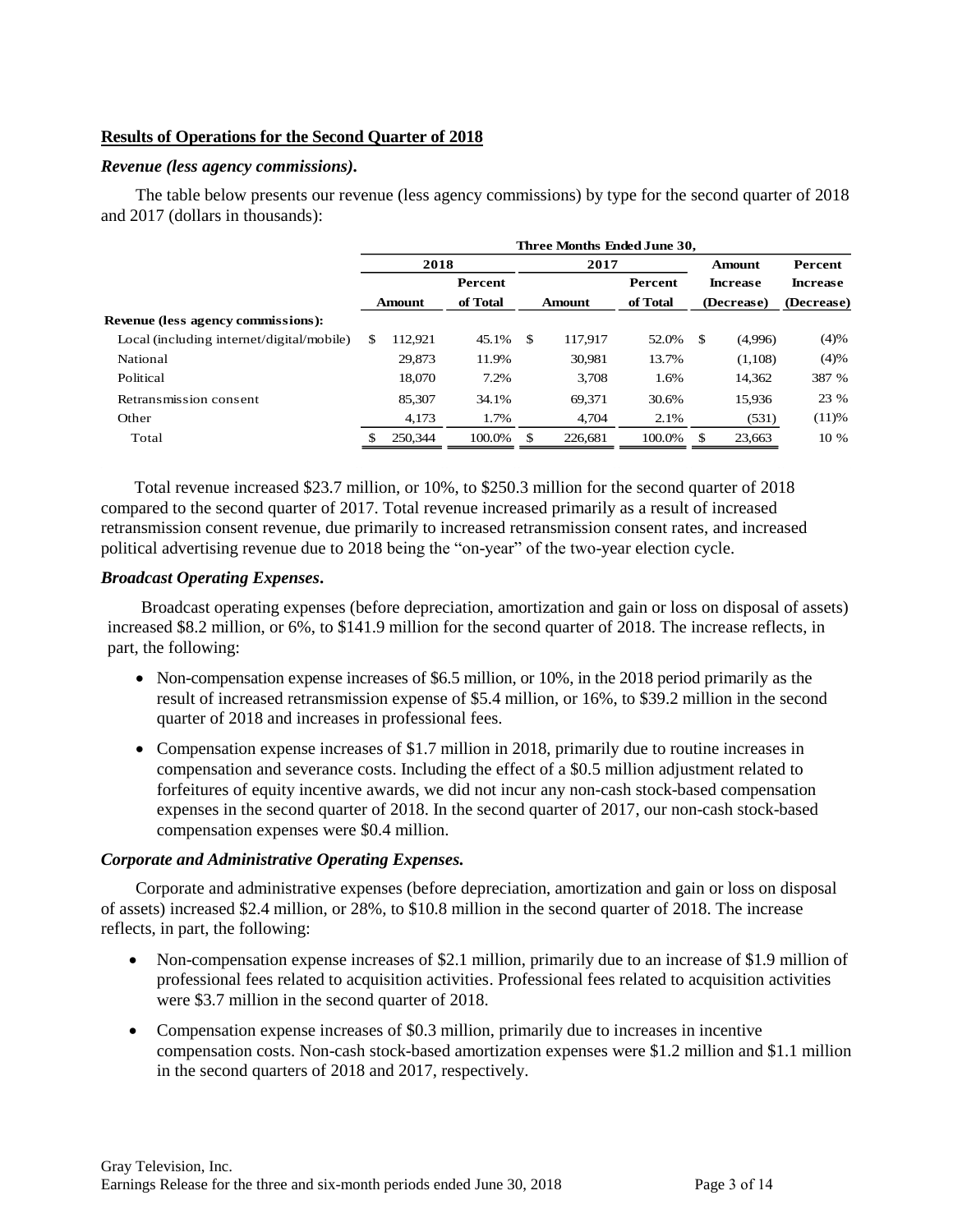## *Taxes.*

During the second quarter of 2018, we made aggregate federal and state income tax payments of approximately \$3.6 million.

### **Results of Operations for the Six-Month Period Ended June 30, 2018**

### *Revenue (less agency commissions).*

The table below presents our revenue (less agency commissions) by type for the six-month periods ended June 30, 2018 and 2017 (dollars in thousands):

|                                           | Six Months Ended June 30, |          |               |          |                 |                 |  |  |  |
|-------------------------------------------|---------------------------|----------|---------------|----------|-----------------|-----------------|--|--|--|
|                                           | 2018                      |          | 2017          |          | <b>Amount</b>   | <b>Percent</b>  |  |  |  |
|                                           | <b>Percent</b>            |          |               | Percent  | <b>Increase</b> | <b>Increase</b> |  |  |  |
|                                           | <b>Amount</b>             | of Total | <b>Amount</b> | of Total | (Decrease)      | (Decrease)      |  |  |  |
| <b>Revenue (less agency commissions):</b> |                           |          |               |          |                 |                 |  |  |  |
| Local (including internet/digital/mobile) | 218,390<br>S.             | 45.8%    | 220.514<br>\$ | 51.3%    | (2,124)<br>S    | (1)%            |  |  |  |
| <b>National</b>                           | 54,385                    | 11.4%    | 55,795        | 13.0%    | (1,410)         | (3)%            |  |  |  |
| Political                                 | 23,845                    | 5.0%     | 5,029         | 1.2%     | 18,816          | 374 %           |  |  |  |
| Retransmission consent                    | 170,858                   | 35.9%    | 136.944       | 31.8%    | 33.914          | 25 %            |  |  |  |
| Other                                     | 9,124                     | 1.9%     | 11,860        | 2.7%     | (2,736)         | (23)%           |  |  |  |
| Total                                     | 476,602<br>\$             | 100.0%   | 430,142       | 100.0%   | 46.460          | 11 %            |  |  |  |

Total revenue increased \$46.5 million, or 11%, to \$476.6 million for the six-months ended June 30, 2018 compared to the six-months ended June 30, 2017. Total revenue increased primarily as a result of increased retransmission consent revenue, due primarily to increased retransmission consent rates, and increased political advertising revenue due to 2018 being the "on-year" of the two-year election cycle. Local and national advertising revenue decreased only slightly, in spite of the \$2.3 million of revenue we earned from the broadcast of the 2018 Super Bowl on our NBC-affiliated stations, compared to \$0.6 million that we earned from the broadcast of the 2017 Super Bowl on our FOX-affiliated stations. In addition, revenue from the broadcast of the 2018 Winter Olympic Games on our NBC-affiliated stations was approximately \$5.5 million.

## *Broadcast Operating Expenses.*

Broadcast operating expenses (before depreciation, amortization and gain or loss on disposal of assets) increased \$24.3 million, or 9%, to \$291.6 million for the six-months ended June 30, 2018. The increase reflects, in part, the following:

- Non-compensation expense increases of \$19.6 million, or 15%, in the 2018 period, primarily as the result of increased retransmission expense of \$14.9 million, or 23%, to \$80.9 million in 2018 and net increases in several other expense categories including programming and other professional fees. Our programming costs related to the 2018 Winter Olympic Games were \$1.5 million.
- Compensation expense increases of \$5.0 million in the 2018 period, primarily due to routine increases in compensation and severance costs. Including the effect of a \$0.5 million adjustment related to forfeitures, our non-cash stock-based compensation expenses were \$1.2 million and \$0.7 million in the 2018 and 2017 periods, respectively.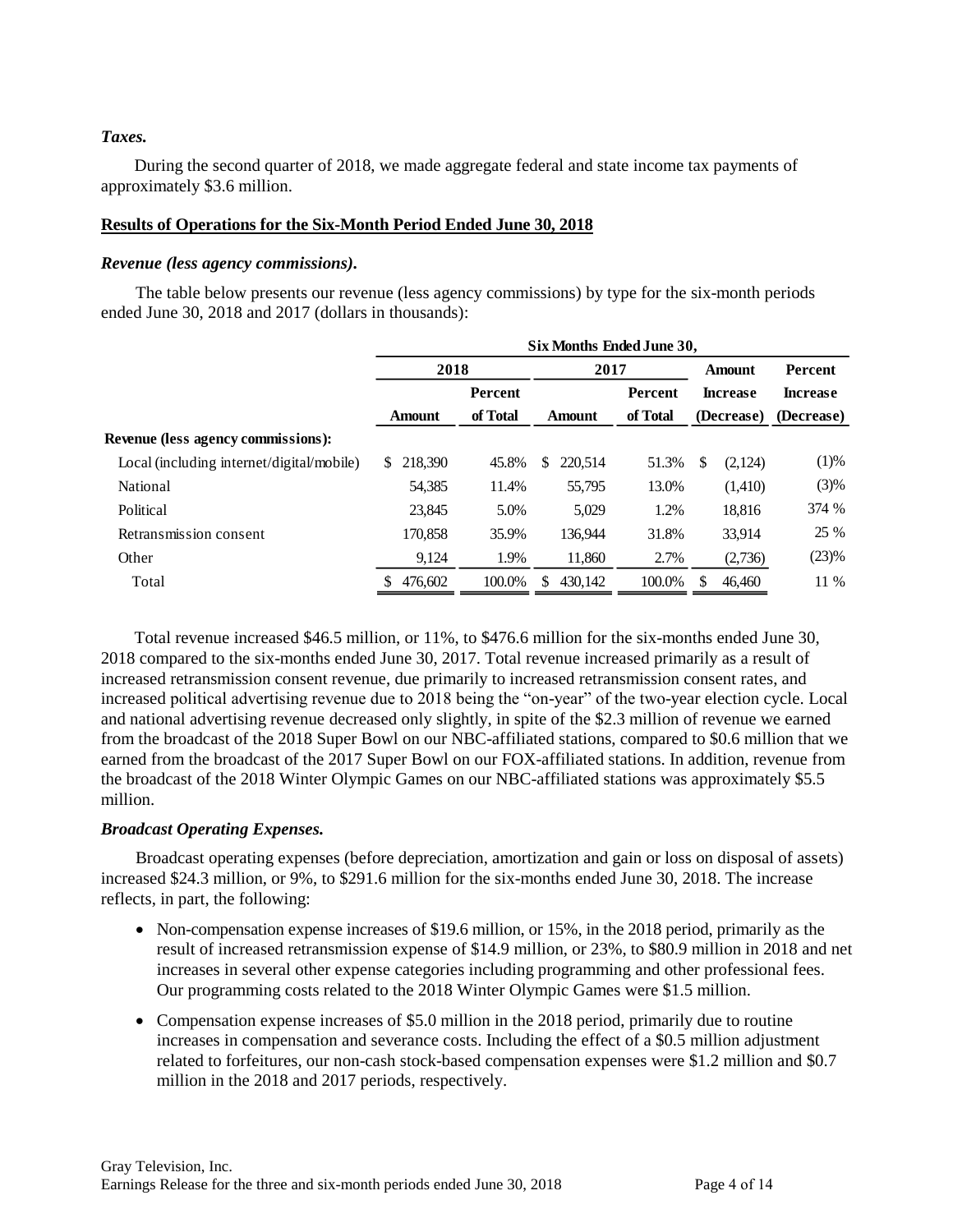## *Corporate and Administrative Operating Expenses***.**

Corporate and administrative expenses (before depreciation, amortization and gain or loss on disposal of assets) increased \$3.0 million, or 18%, to \$19.1 million for the 2018 period. The increase reflects, in part, the following:

- Non-compensation expense increases of \$2.4 million, primarily due to an increase of \$2.0 million of professional fees related to acquisition activities. Professional fees related to acquisition activities were \$3.8 million in the 2018 period.
- Compensation expense increases of \$0.6 million, primarily due to increased incentive compensation costs. Non-cash stock-based amortization expenses were \$2.2 million and \$2.1 million in the 2018 and 2017 periods, respectively.

## *(Gain) Loss on Disposal of Assets.*

During the 2018 period, we reported gains on disposals of assets of \$1.6 million compared to \$76.8 million in the 2017 period. On June 1, 2017, we tendered two of our broadcast licenses and made other modifications to our broadcast spectrum related to our participation in the FCC's broadcast spectrum auction. Our proceeds from this auction were \$90.8 million and the cost of the assets disposed was \$13.1 million.

## *Loss from Early Extinguishment of Debt.*

In the 2017 period, we recorded a loss from early extinguishment of debt of approximately \$2.9 million related to the amendment and restatement of our senior credit facility.

## *Taxes.*

During the 2018 period, we made aggregate federal and state income tax payments of approximately \$12.0 million. During the remainder of 2018, we anticipate making income tax payments (net of refunds) of approximately \$23.9 million.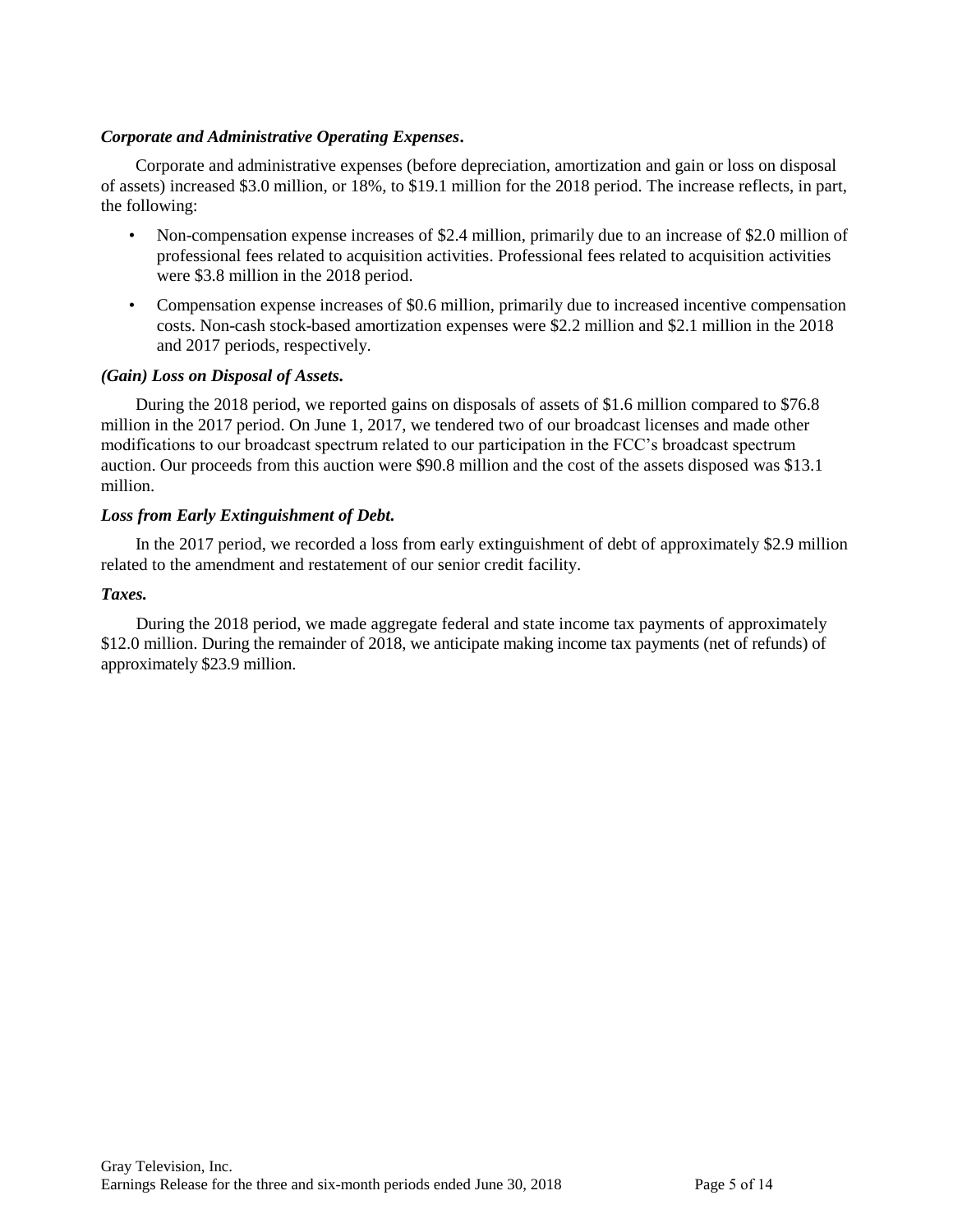## **Detailed Table of Operating Results**

# **Gray Television, Inc. Selected Operating Data (Unaudited)** (in thousands except for per share data)

|                                                         | <b>Three Months Ended</b> |                                   | <b>Six Months Ended</b> |             |  |  |
|---------------------------------------------------------|---------------------------|-----------------------------------|-------------------------|-------------|--|--|
|                                                         | June 30,                  |                                   | June 30,                |             |  |  |
|                                                         | 2018                      | 2017                              | 2018                    | 2017        |  |  |
|                                                         |                           |                                   |                         |             |  |  |
| Revenue (less agency commissions)                       | \$250,344                 | \$226,681                         | \$476,602               | \$430,142   |  |  |
| Operating expenses before depreciation, amortization    |                           |                                   |                         |             |  |  |
| and gain on disposal of assets, net:                    |                           |                                   |                         |             |  |  |
| Broadcast (1)                                           | 141,919                   | 133,683                           | 291,573                 | 267,239     |  |  |
| Corporate and administrative (1)                        | 10,833                    | 8,432                             | 19,093                  | 16,142      |  |  |
| Depreciation                                            | 13,543                    | 12,841                            | 27,237                  | 25,470      |  |  |
| Amortization of intangible assets                       | 5,153                     | 6,657                             | 10,589                  | 12,224      |  |  |
| Gain on disposals of assets, net                        | (794)                     | (77, 326)                         | (1,615)                 | (76,799)    |  |  |
| Operating expenses                                      | 170,654                   | 84,287                            | 346,877                 | 244,276     |  |  |
| Operating income                                        | 79,690                    | 142,394                           | 129,725                 | 185,866     |  |  |
| Other income (expense):                                 |                           |                                   |                         |             |  |  |
| Miscellaneous income, net (1)                           | 702                       | 162                               | 1,262                   | 255         |  |  |
| Interest expense                                        | (24, 831)                 | (23,791)                          | (49,081)                | (46,982)    |  |  |
| Loss from early extinguishment of debt                  |                           | (311)                             |                         | (2,851)     |  |  |
| Income before income tax expense                        | 55,561                    | 118,454                           | 81,906                  | 136,288     |  |  |
| Income tax expense                                      | 14,856                    | 47,893                            | 21,256                  | 55,222      |  |  |
| Net income                                              | 40,705                    | \$70,561                          | \$60,650                | \$ 81,066   |  |  |
| Basic per share information:                            |                           |                                   |                         |             |  |  |
| Net income                                              | \$<br>0.46                | \$<br>0.98                        | \$<br>0.69              | \$<br>1.13  |  |  |
| Weighted-average shares outstanding                     | 87,765                    | 71,821                            | 88,408                  | 71,849      |  |  |
| Diluted per share information:                          |                           |                                   |                         |             |  |  |
| Net income                                              | \$<br>0.46                | $\boldsymbol{\mathsf{S}}$<br>0.97 | \$<br>0.68              | \$<br>1.12  |  |  |
| Weighted-average shares outstanding                     | 88,305                    | 72,501                            | 88,937                  | 72,510      |  |  |
| Political advertising revenue (less agency commissions) | \$<br>18,070              | \$<br>3,708                       | 23,845<br>\$            | \$<br>5,029 |  |  |

(1) Amounts in 2017 have been reclassified to give effect to the implementation of ASU 2017-07.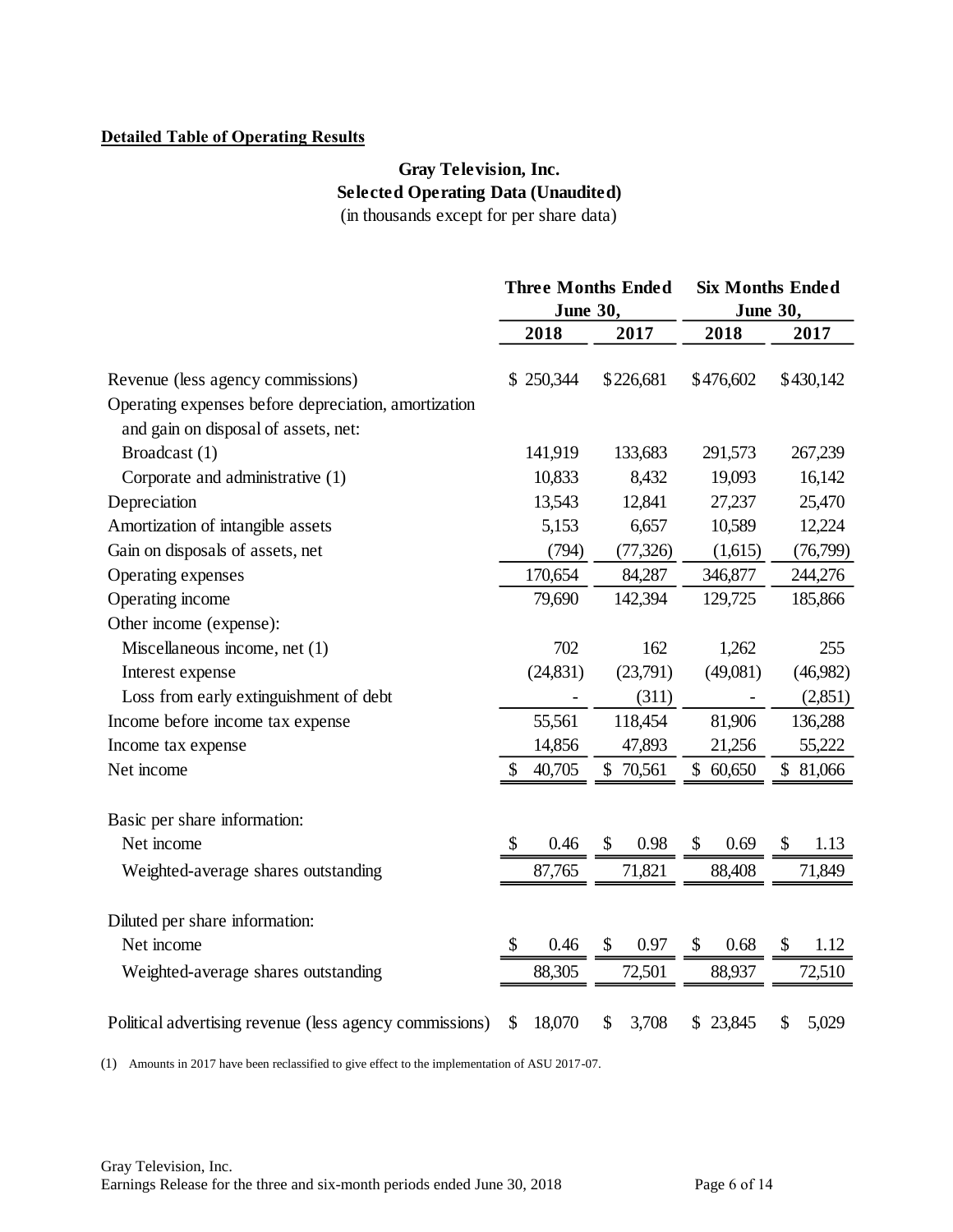## **Other Financial Data:**

|                                                            | As of                     |    |                      |  |
|------------------------------------------------------------|---------------------------|----|----------------------|--|
|                                                            | <b>June 30,</b><br>2018   |    | December 31,<br>2017 |  |
|                                                            | (in thousands)            |    |                      |  |
| Cash                                                       | \$<br>510,577             | \$ | 462,399              |  |
| Long-term debt, including current portion                  | \$<br>1,836,229           | \$ | 1,837,428            |  |
| Borrowing availability under our revolving credit facility | \$<br>100,000             | \$ | 100,000              |  |
|                                                            | Six Months Ended June 30, |    |                      |  |
|                                                            | 2018                      |    | 2017                 |  |
|                                                            | (in thousands)            |    |                      |  |
| Net cash provided by operating activities                  | \$<br>97,452              | \$ | 59,144               |  |
| Net cash used in investing activities                      | (22,106)                  |    | (413,217)            |  |
| Net cash (used in) provided by financing activities        | (27,168)                  |    | 71,244               |  |
| Net increase (decrease) in cash                            | \$<br>48,178              | \$ | (282, 829)           |  |

### **Guidance for the Three-Months Ending September 30, 2018**

Based on our current forecasts for the quarter ending September 30, 2018 (the "third quarter of 2018") and excluding the anticipated results of any pending transactions, we anticipate the changes from the quarter ended September 30, 2017 (the "third quarter of 2017") as outlined below:

| and excluding the anticipated results of any pending transactions, we anticipate the changes from the quarter<br>ended September 30, 2017 (the "third quarter of 2017") as outlined below:<br>Selected operating data: | <b>Low End</b><br><b>Guidance for</b><br>the Third<br><b>Ouarter of</b><br>2018 | % Change From<br>Third<br><b>Ouarter of</b><br>2017 | <b>High End</b><br><b>Guidance for</b><br>the Third<br><b>Ouarter of</b><br>2018 | % Change From<br><b>Third</b><br><b>Ouarter of</b><br>2017 | <b>Third</b><br><b>Ouarter of</b><br>2017 |
|------------------------------------------------------------------------------------------------------------------------------------------------------------------------------------------------------------------------|---------------------------------------------------------------------------------|-----------------------------------------------------|----------------------------------------------------------------------------------|------------------------------------------------------------|-------------------------------------------|
|                                                                                                                                                                                                                        |                                                                                 |                                                     | (dollars in thousands)                                                           |                                                            |                                           |
| <b>OPERATING REVENUE:</b>                                                                                                                                                                                              |                                                                                 |                                                     |                                                                                  |                                                            |                                           |
| Revenue (less agency commissions)                                                                                                                                                                                      | \$ 270,000                                                                      | 23 %                                                | 280,000<br>S.                                                                    | 28 %                                                       | \$218,977                                 |
| <b>OPERATING EXPENSES (1)</b><br>(before depreciation, amortization and<br>(gain) loss on disposal of assets):                                                                                                         |                                                                                 |                                                     |                                                                                  |                                                            |                                           |
| <b>Broadcast</b>                                                                                                                                                                                                       | 145,000<br>S                                                                    | 4 %                                                 | 148,000<br>\$.                                                                   | 6 %                                                        | \$139,542                                 |
| Corporate and administrative                                                                                                                                                                                           | S<br>10,000                                                                     | 20 %                                                | \$<br>11,000                                                                     | 32 %                                                       | 8,330<br>\$                               |
| OTHER SELECTED DATA:<br>Political advertising revenue<br>(less agency commissions)                                                                                                                                     | 41,000<br>S                                                                     | 924 %                                               | S<br>45,000                                                                      | 1024 %                                                     | \$<br>4,005                               |

(1) Amounts in 2017 have been reclassified to give effect to the implementation of ASU 2017-07.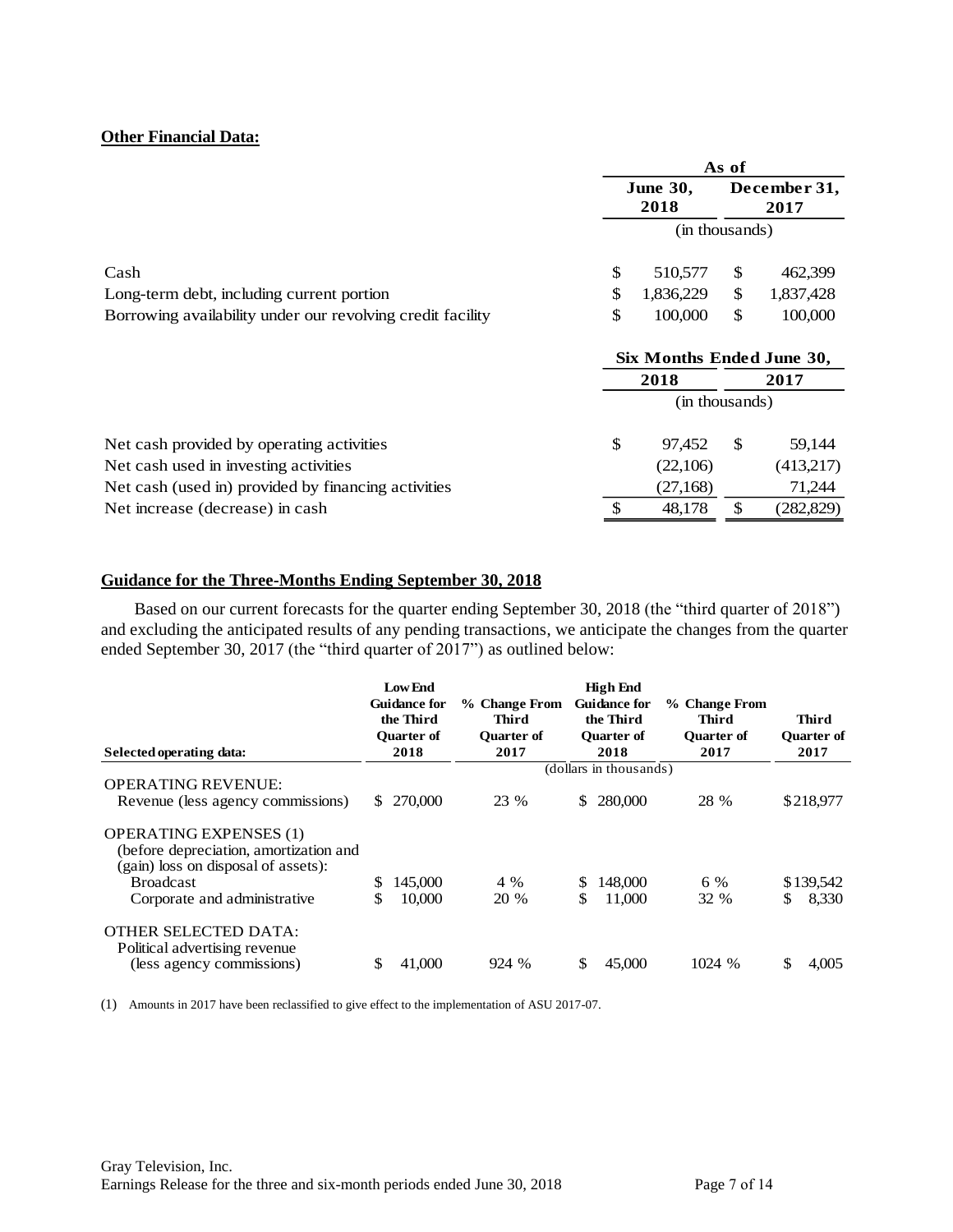## **Comments on Third Quarter of 2018 Guidance**

## *Revenue.*

Based on our current forecasts for the third quarter of 2018, we anticipate the following changes from the third quarter of 2017:

- **•** We believe our third quarter of 2018 local advertising revenue (including internet/digital/mobile) will change to be within a range of approximately \$107.0 million to \$110.0 million, representing a -3% to +0% change.
- We believe our third quarter of 2018 national advertising revenue will change to be within a range of approximately \$28.5 million to \$29.5 million, representing a -8% to -5% change.
- **•** We believe our third quarter of 2018 political advertising revenue will be within a range of approximately \$41.0 million to \$45.0 million. After giving effect to stations acquired and divested since 2014, we earned \$41.1 million of political advertising revenue in the third quarter of 2014 which was the most recent non-presidential election year. We estimate that our political advertising revenue for the third quarter of 2018 will be equal to or as much as +9% greater than that of the third quarter of 2014.
- We anticipate that our gross retransmission revenue for calendar year 2018 will be within a range of approximately \$350.0 million to \$353.0 million and net retransmission revenue will be within a range of approximately \$182.0 million to \$184.0 million. We believe our third quarter of 2018 retransmission consent revenue will be within a range of approximately \$90.0 million to \$92.0 million.

# *Broadcast Operating Expenses (before depreciation, amortization and gain or loss on disposal of assets, net).*

For the third quarter of 2018, we anticipate that our broadcast operating expenses will increase primarily due to retransmission expense which we expect to increase by a range of approximately \$6.3 million to \$7.3 million to within a range of approximately \$41.0 million to \$42.0 million.

## *Corporate and Administrative Operating Expenses (before depreciation, amortization and gain or loss on disposal of assets).*

For the third quarter of 2018, we anticipate our corporate and administrative operating expense will increase to within a range of approximately \$10.0 million to \$11.0 million, primarily attributable to increases in professional services fees. We anticipate that costs related to our pending acquisitions, and in particular the Raycom merger, will be approximately \$2.0 million to \$3.0 million in the third quarter.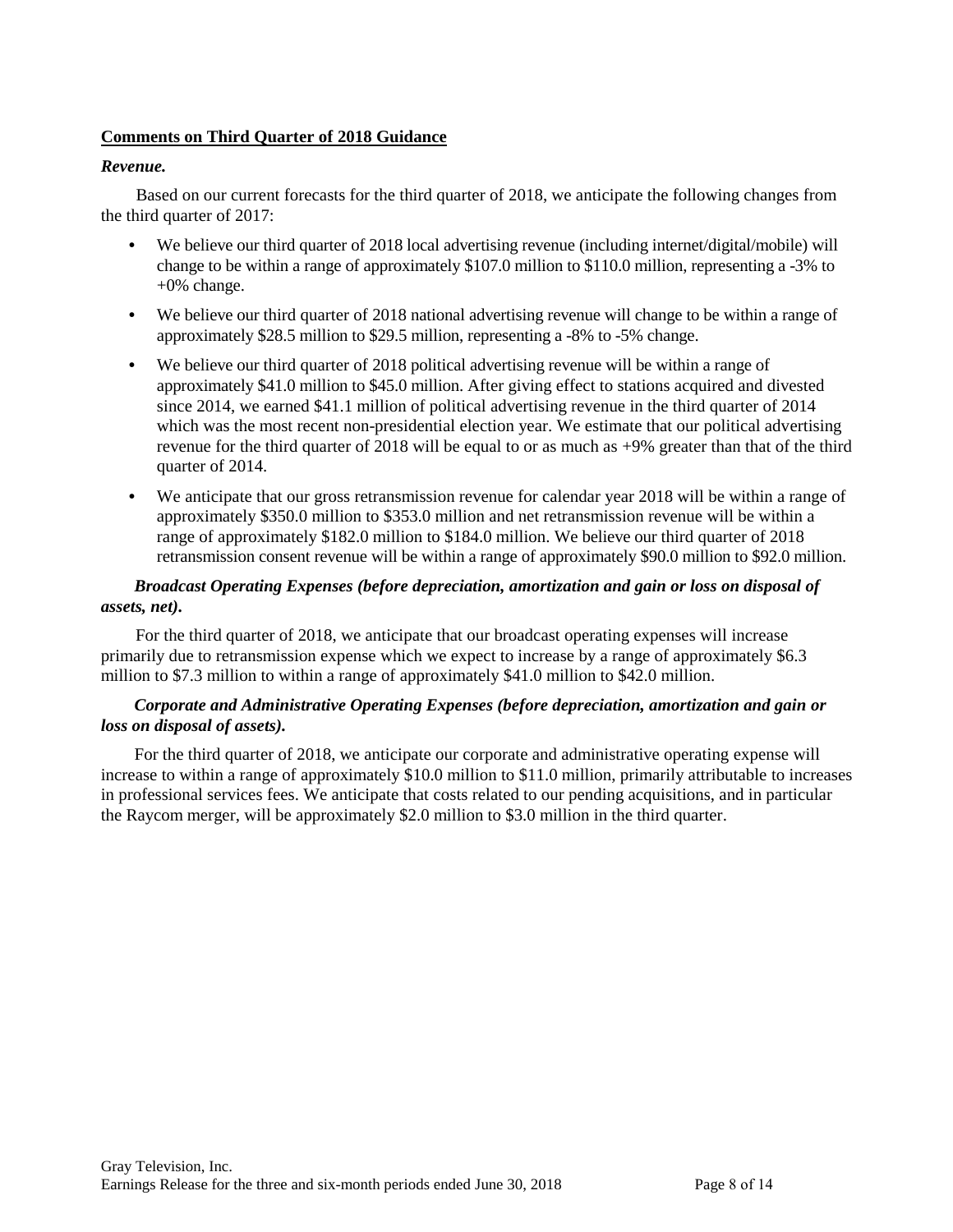## **The Company**

We are a television broadcast company headquartered in Atlanta, Georgia, that owns and operates over 100 television stations across 57 television markets that collectively broadcast over 200 program streams including over 100 channels affiliated with the CBS/NBC/ABC/FOX television networks. Our portfolio includes the number-one or number-two ranked television station for both overall audience and news audience in all 57 of our 57 markets, which collectively cover approximately 10.4% of total United States television households.

## **Cautionary Statements for Purposes of the "Safe Harbor" Provisions of the Private Securities Litigation Reform Act**

This press release contains statements that constitute "forward-looking statements" within the meaning of the Private Securities Litigation Reform Act of 1995 and the federal securities laws. These "forwardlooking statements" are not statements of historical facts, and may include, among other things, statements regarding our current expectations and beliefs of operating results for the third quarter of 2018 or other periods, future income tax payments, pending transactions and other future events. Actual results are subject to a number of risks and uncertainties and may differ materially from the current expectations and beliefs discussed in this press release. All information set forth in this release is as of the date hereof. We do not intend, and undertake no duty, to update this information to reflect future events or circumstances. Information about certain potential factors that could affect our business and financial results and cause actual results to differ materially from those expressed or implied in any forward-looking statements are included under the captions "Risk Factors" and "Management's Discussion and Analysis of Financial Condition and Results of Operations," in our Annual Report on Form 10-K for the year ended December 31, 2017 and may be contained in reports subsequently filed with the U.S. Securities and Exchange Commission (the "SEC") and available at the SEC's website at www.sec.gov.

## **Conference Call Information**

We will host a conference call to discuss our second quarter operating results on August 7, 2018. The call will begin at 10:00:00 A.M. Eastern Time. The live dial-in number is 1(855) 493-3489 and the confirmation code is 4239649. The call will be webcast live and available for replay at www.gray.tv. The taped replay of the conference call will be available at 1 (855) 859-2056, Confirmation Code: 4239649 until September 4, 2018.

# **Gray Contacts**

**Web site:** www.gray.tv

**Hilton H. Howell, Jr.**, Chairman, President and Chief Executive Officer, 404-266-5512

**Jim Ryan**, Executive Vice President and Chief Financial Officer, 404-504-9828

**Kevin P. Latek**, Executive Vice President, Chief Legal and Development Officer, 404-266-8333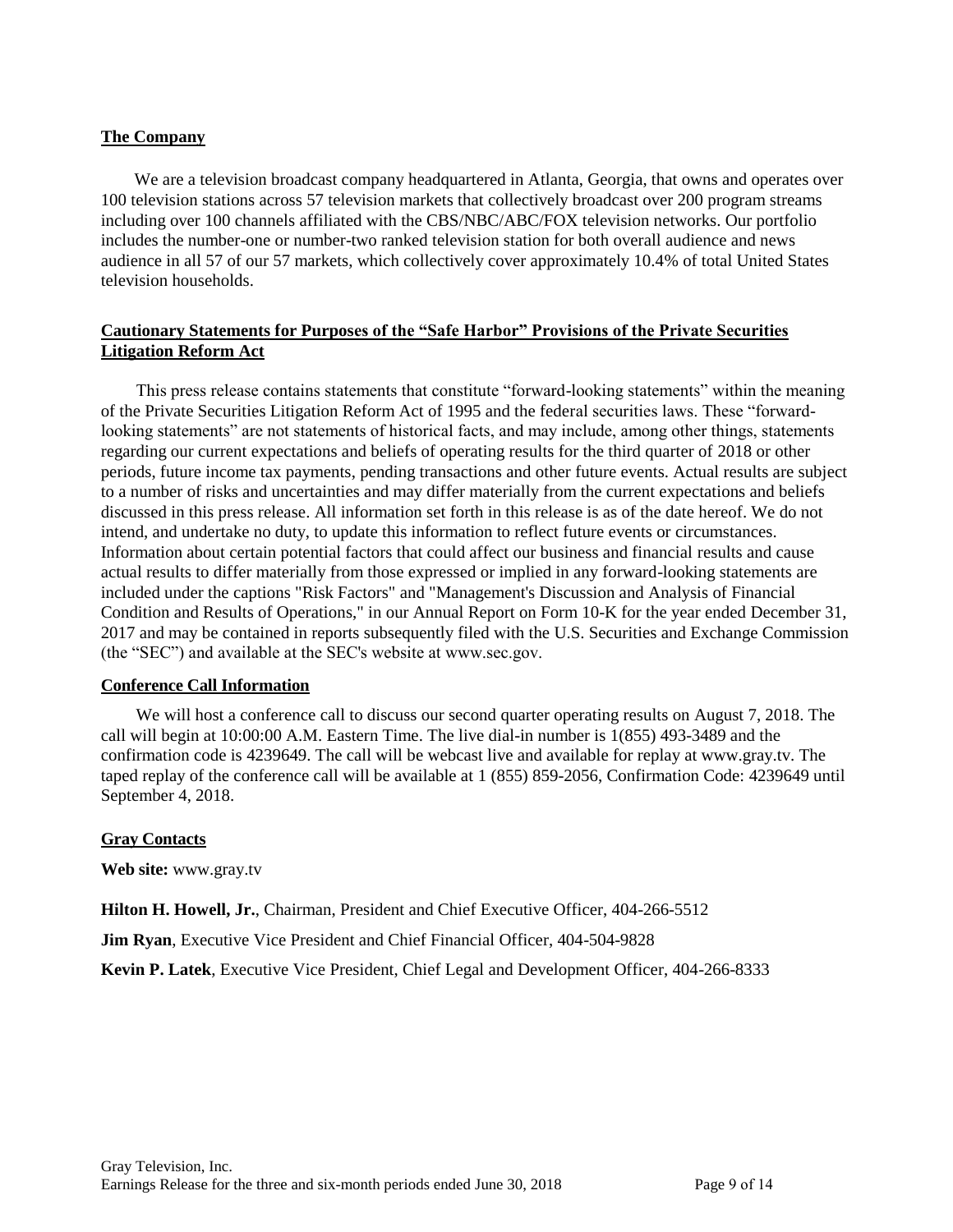### **Effects of Acquisitions and Divestitures on Our Results of Operations and Non-GAAP Terms**

From January 1, 2016 (the beginning of the earliest period presented) through June 30, 2018, we completed eight acquisition transactions and one divestiture transaction. As more fully described in our 2017 Form 10-K filed with the Securities and Exchange Commission and in our other prior disclosures, these transactions added a net total of 21 television stations to our operations. We refer to these transactions, collectively, as the "Acquisitions."

From time to time, Gray supplements its financial results prepared in accordance with accounting principles generally accepted in the United States of America ("GAAP") by disclosing the non-GAAP financial measures Broadcast Cash Flow, Broadcast Cash Flow Less Cash Corporate Expenses, Free Cash Flow, Operating Cash Flow as defined in the Senior Credit Agreement and Total Leverage Ratio and Net of All Cash. These non-GAAP amounts are used by us to approximate amounts used to calculate key financial performance covenants contained in our debt agreements and are used with our GAAP data to evaluate our results and liquidity.

We define Broadcast Cash Flow as net income plus loss from early extinguishment of debt, corporate and administrative expenses, non-cash stock based compensation, depreciation and amortization (including amortization of intangible assets and program broadcast rights), any loss on disposal of assets, any miscellaneous expense, interest expense, any income tax expense and non-cash 401(k) expense, less any gain on disposal of assets, any miscellaneous income, any income tax benefits and payments for program broadcast rights.

We define Broadcast Cash Flow Less Cash Corporate Expenses as net income plus loss from early extinguishment of debt, non-cash stock based compensation, depreciation and amortization (including amortization of intangible assets and program broadcast rights), any loss on disposal of assets, any miscellaneous expense, interest expense, any income tax expense, and non-cash 401(k) expense, less any gain on disposal of assets, any miscellaneous income, any income tax benefits and any payments for program broadcast rights.

We define Free Cash Flow as net income plus loss from early extinguishment of debt, non-cash stock based compensation, depreciation and amortization (including amortization of intangible assets and program broadcast rights), any loss on disposal of assets, any miscellaneous expense, amortization of deferred financing costs, any income tax expense and non-cash 401(k) expense, less any gain on disposal of assets, any miscellaneous income, any income tax benefits, payments for program broadcast rights, contributions to pension plans, amortization of original issue premium on our debt, purchases of property and equipment (net of reimbursements) and the payment of income taxes (net of any refunds received).

We define Operating Cash Flow as defined in our Senior Credit Agreement as net income plus loss from early extinguishment of debt, non-cash stock based compensation, depreciation and amortization (including amortization of intangible assets and program broadcast rights), any loss on disposal of assets, interest expense, any income tax expense, non-cash 401(k) expense and trade expense less any gain on disposal of assets, any income tax benefits, payments for program broadcast rights, trade income, and contributions to pension plans. Operating Cash Flow as defined in our Senior Credit Agreement gives effect to the revenue and broadcast expenses of the Acquisitions as if they had been acquired or divested, respectively, on April 1, 2016. It also gives effect to certain operating synergies expected from the Acquisitions and related financings and adds back professional fees incurred in completing the Acquisitions. Certain of the financial information related to the Acquisitions has been derived from, and adjusted based on, unaudited, un-reviewed financial information prepared by other entities, which Gray cannot independently verify. We cannot assure you that such financial information would not be materially different if such information were audited or reviewed and no assurances can be provided as to the accuracy of such information, or that our actual results would not differ materially from this financial information if the Acquisitions had been completed at the stated date. In addition, the presentation of Operating Cash Flow as Defined in the Senior Credit Agreement and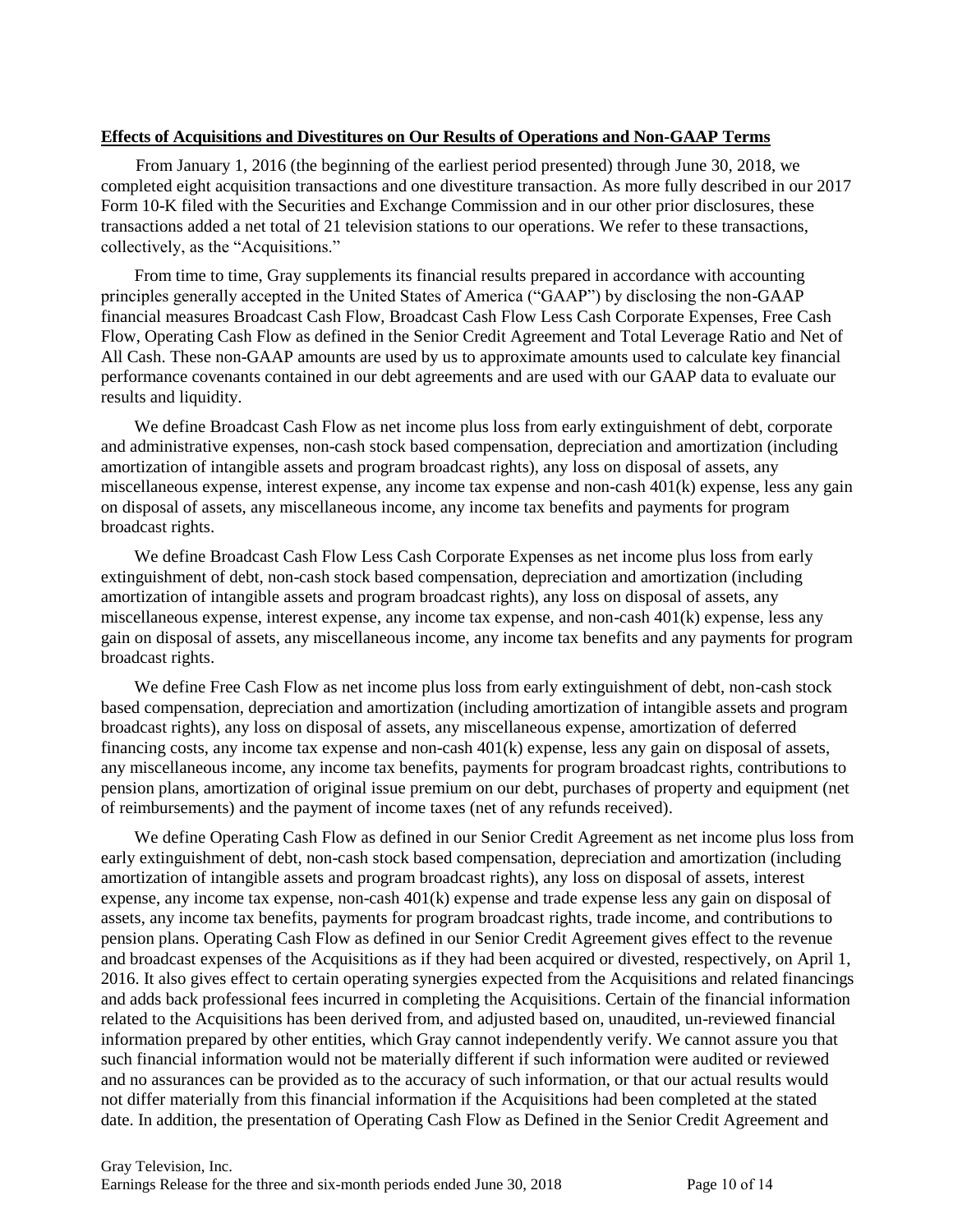the adjustments to such information, including expected synergies resulting from such transactions, may not comply with GAAP or the requirements for pro forma financial information under Regulation S-X under the Securities Act.

Our Total Leverage Ratio, Net of All Cash is determined by dividing our Adjusted Total Indebtedness, Net of All Cash by our Operating Cash Flow as defined in our Senior Credit Agreement, divided by two. Our Adjusted Total Indebtedness, Net of All Cash represents the total outstanding principal of our long-term debt, plus certain other obligations as defined in our Senior Credit Agreement, less all cash. Our Operating Cash Flow as defined in our Senior Credit Agreement, divided by two, represents our average annual Operating Cash Flow as defined in our Senior Credit Agreement for the preceding eight quarters.

These non-GAAP terms are not defined in GAAP and our definitions may differ from, and therefore not be comparable to, similarly titled measures used by other companies, thereby limiting their usefulness. Such terms are used by management in addition to, and in conjunction with, results presented in accordance with GAAP and should be considered as supplements to, and not as substitutes for, net income and cash flows reported in accordance with GAAP.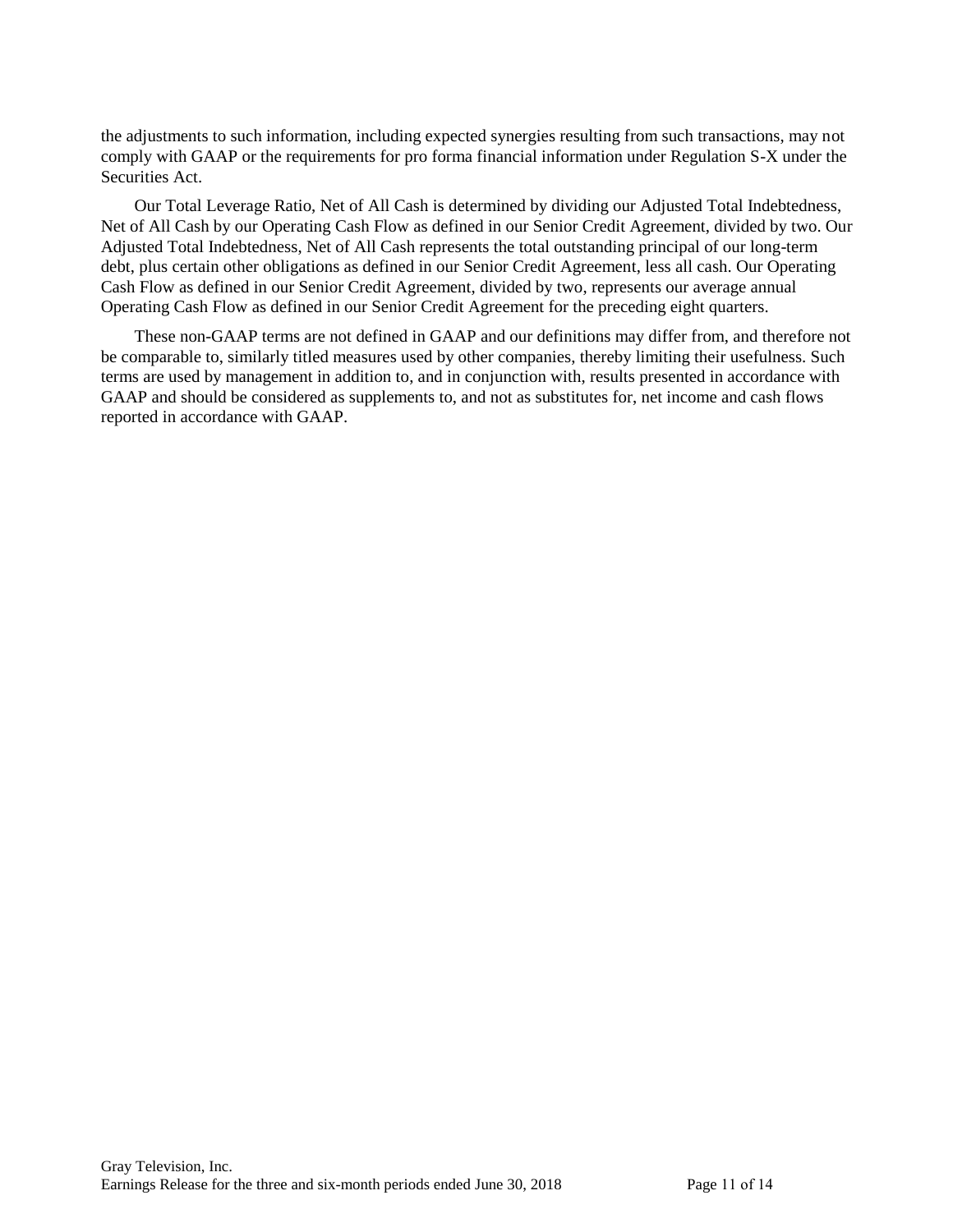## **Reconciliation, in thousands – Quarter:**

|                                                             | Three Months Ended June 30, |           |    |           |          |
|-------------------------------------------------------------|-----------------------------|-----------|----|-----------|----------|
|                                                             | 2018                        |           |    | 2017      | 2016     |
| Net income                                                  | \$                          | 40,705    | \$ | 70,561    | \$17,662 |
| Adjustments to reconcile from net income to                 |                             |           |    |           |          |
| Free Cash Flow:                                             |                             |           |    |           |          |
| Depreciation                                                |                             | 13,543    |    | 12,841    | 11,617   |
| Amortization of intangible assets                           |                             | 5,153     |    | 6,657     | 4,242    |
| Non-cash stock-based compensation                           |                             | 1,214     |    | 1,434     | 1,272    |
| (Gain) loss on disposals of assets, net                     |                             | (794)     |    | (77, 326) | 1,228    |
| Miscellaneous income, net (1)                               |                             | (702)     |    | (163)     | (101)    |
| Interest expense                                            |                             | 24,831    |    | 23,791    | 24,269   |
| Loss from early extinguishment of debt                      |                             |           |    | 311       |          |
| Income tax expense                                          |                             | 14,856    |    | 47,893    | 11,897   |
| Amortization of program broadcast rights                    |                             | 5,258     |    | 5,013     | 4,813    |
| Common stock contributed to 401(k) plan                     |                             |           |    |           |          |
| excluding corporate $401(k)$ contributions                  |                             |           |    | 8         | 7        |
| Payments for program broadcast rights                       |                             | (5,392)   |    | (5,274)   | (5,153)  |
| Corporate and administrative expenses excluding             |                             |           |    |           |          |
| depreciation, amortization of intangible assets and         |                             |           |    |           |          |
| non-cash stock-based compensation                           |                             | 9,598     |    | 7,331     | 7,554    |
| <b>Broadcast Cash Flow (1)</b>                              |                             | 108,270   |    | 93,077    | 79,307   |
| Corporate and administrative expenses excluding             |                             |           |    |           |          |
| depreciation, amortization of intangible assets and         |                             |           |    |           |          |
| non-cash stock-based compensation                           |                             | (9,598)   |    | (7,331)   | (7,554)  |
| <b>Broadcast Cash Flow Less Cash Corporate Expenses (1)</b> |                             | 98,672    |    | 85,746    | 71,753   |
| Contributions to pension plans                              |                             |           |    |           | (1,113)  |
| Interest expense                                            |                             | (24, 831) |    | (23,791)  | (24,269) |
| Amortization of deferred financing costs                    |                             | 1,158     |    | 1,158     | 1,196    |
| Amortization of net original issue premium on               |                             |           |    |           |          |
| senior notes                                                |                             | (152)     |    | (152)     | (216)    |
| Purchases of property and equipment                         |                             | (13, 635) |    | (6, 438)  | (7,544)  |
| Reimbursements of property and equipment purchases          |                             | 909       |    |           |          |
| Income taxes paid, net of refunds                           |                             | (3,597)   |    | (640)     | (13,879) |
| <b>Free Cash Flow</b>                                       |                             | 58,524    | \$ | 55,883    | \$25,928 |

(1) Amounts in 2017 and 2016 have been reclassified to give effect to the implementation of ASU 2017-07.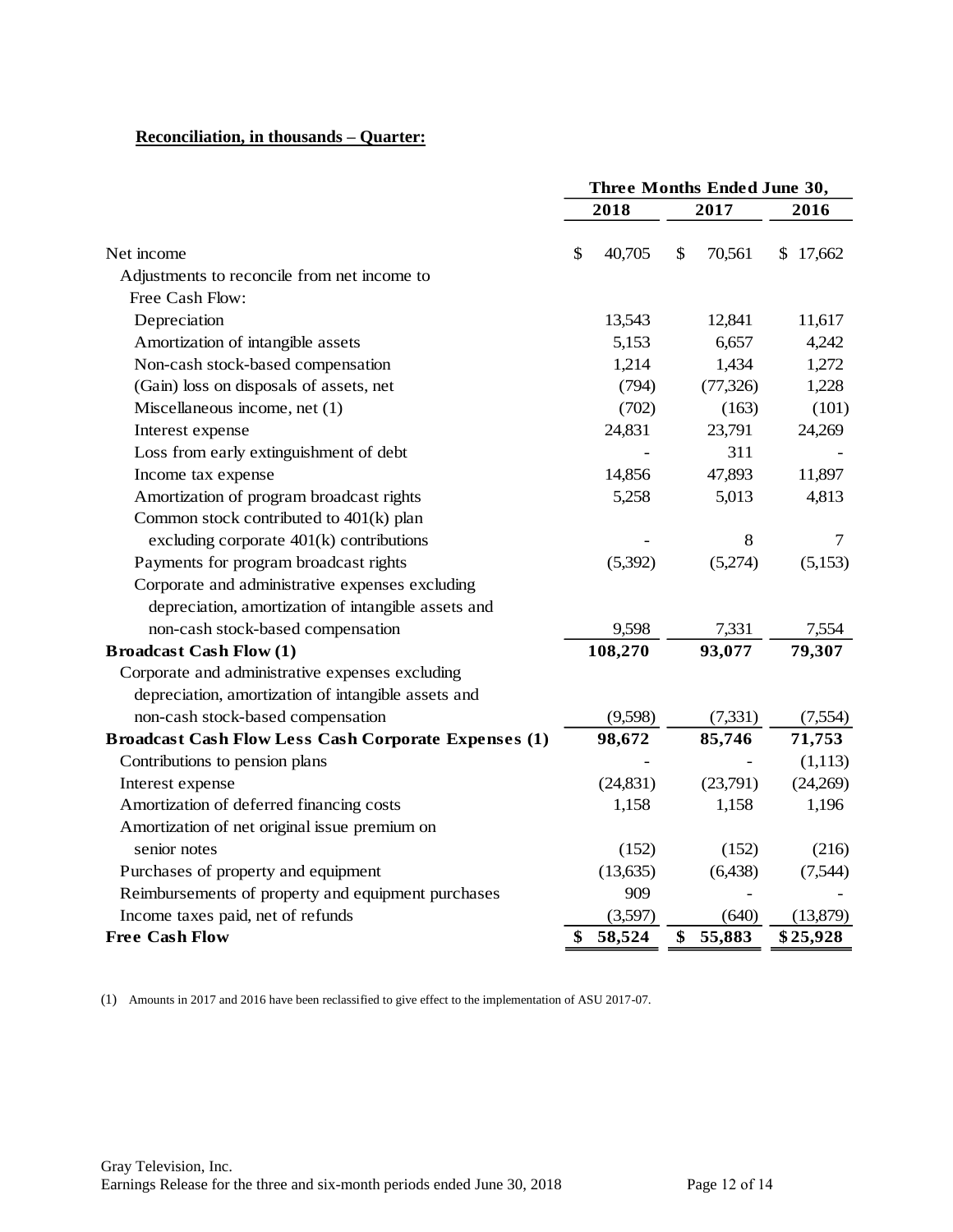# **Reconciliation, in thousands – Year to Date:**

|                                                             | Six Months Ended June 30, |              |              |  |
|-------------------------------------------------------------|---------------------------|--------------|--------------|--|
|                                                             | 2018                      | 2017         | 2016         |  |
| Net income                                                  | \$<br>60,650              | 81,066<br>\$ | \$<br>26,652 |  |
| Adjustments to reconcile from net income to                 |                           |              |              |  |
| Free Cash Flow:                                             |                           |              |              |  |
| Depreciation                                                | 27,237                    | 25,470       | 22,743       |  |
| Amortization of intangible assets                           | 10,589                    | 12,224       | 8,130        |  |
| Non-cash stock based compensation                           | 3,371                     | 2,772        | 2,556        |  |
| (Gain) loss on disposals of assets, net                     | (1,615)                   | (76,799)     | (420)        |  |
| Miscellaneous income, net (1)                               | (1,262)                   | (255)        | (630)        |  |
| Interest expense                                            | 49,081                    | 46,982       | 45,544       |  |
| Loss from early extinguishment of debt                      |                           | 2,851        |              |  |
| Income tax expense                                          | 21,256                    | 55,222       | 18,312       |  |
| Amortization of program broadcast rights                    | 10,604                    | 10,235       | 9,209        |  |
| Common stock contributed to 401(k) plan                     |                           |              |              |  |
| excluding corporate $401(k)$ contributions                  |                           | 15           | 14           |  |
| Payments for program broadcast rights                       | (10, 866)                 | (10, 393)    | (9,130)      |  |
| Corporate and administrative expenses excluding             |                           |              |              |  |
| depreciation, amortization of intangible assets and         |                           |              |              |  |
| non-cash stock-based compensation                           | 16,909                    | 14,066       | 22,264       |  |
| <b>Broadcast Cash Flow (1)</b>                              | 185,954                   | 163,456      | 145,244      |  |
| Corporate and administrative expenses excluding             |                           |              |              |  |
| depreciation, amortization of intangible assets and         |                           |              |              |  |
| non-cash stock-based compensation                           | (16,909)                  | (14,066)     | (22,264)     |  |
| <b>Broadcast Cash Flow Less Cash Corporate Expenses (1)</b> | 169,045                   | 149,390      | 122,980      |  |
| Contributions to pension plans                              |                           | (624)        | (1,633)      |  |
| Interest expense                                            | (49,081)                  | (46,982)     | (45,544)     |  |
| Amortization of deferred financing costs                    | 2,315                     | 2,309        | 2,267        |  |
| Amortization of net original issue premium on               |                           |              |              |  |
| senior notes                                                | (305)                     | (305)        | (432)        |  |
| Purchases of property and equipment                         | (19,915)                  | (10, 415)    | (13, 475)    |  |
| Reimbursements of property and equipment purchases          | 1,846                     |              |              |  |
| Income taxes paid, net of refunds                           | (12,048)                  | (896)        | (14,019)     |  |
| <b>Free Cash Flow</b>                                       | \$<br>91,857              | \$92,477     | \$<br>50,144 |  |

(1) Amounts in 2017 and 2016 have been reclassified to give effect to the implementation of ASU 2017-07.